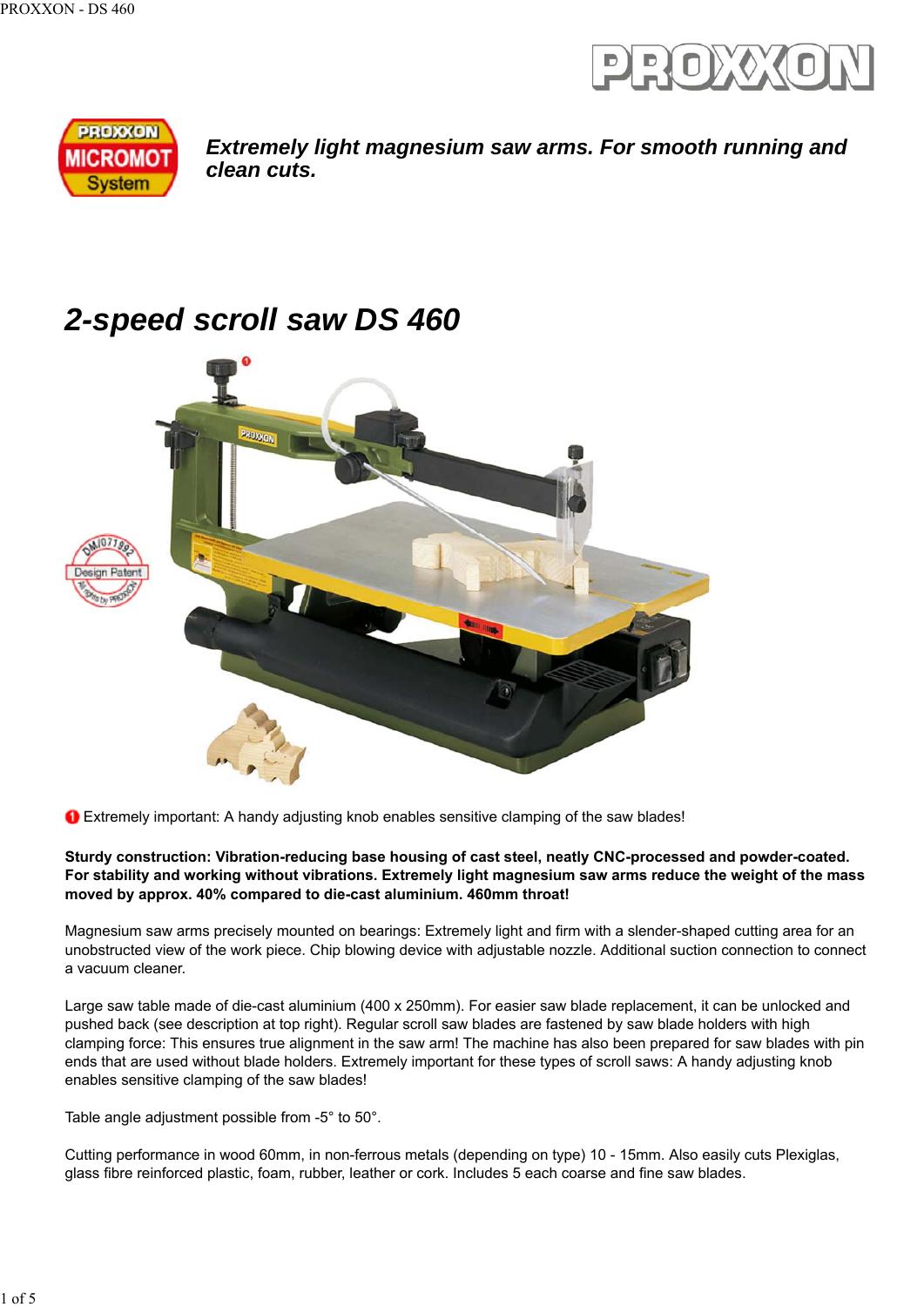#### **Technical data:**

230V. Powerful, brushless 2-speed motor (205W). Throat 460mm. Stroke alternatively 900 or 1,400rpm. Saw stroke 18mm. Table size 400 x 250mm. Maximum work piece passage 65mm (at 45° mitre 32mm). L 580mm, W 320mm, H 300mm. Weight 20kg.

**NO 27 094**

See us on YouTube!

**Blade holders for DS 460 (one pair is already included with the machine)** For clamping regular saw blades with high clamping force: for true alignment of the saw arm.

**NO 27 096** 2 pieces





Video DS 460



#### **Easy saw blade replacement without tedious fiddling by pushing back the table !**

Innovative solution (patented): To enable easy saw blade replacement, the horizontally positioned table can be unlocked and pushed back by 80mm. For an unobstructed view of the bottom saw arm when fitting the saw blade holders or pin end blades.



**Patented saw blade holders with high clamping force** ensure true alignment of the saw blades. Recesses in the table surface serve as guide line in assembly to define position and distance of the saw blade holders.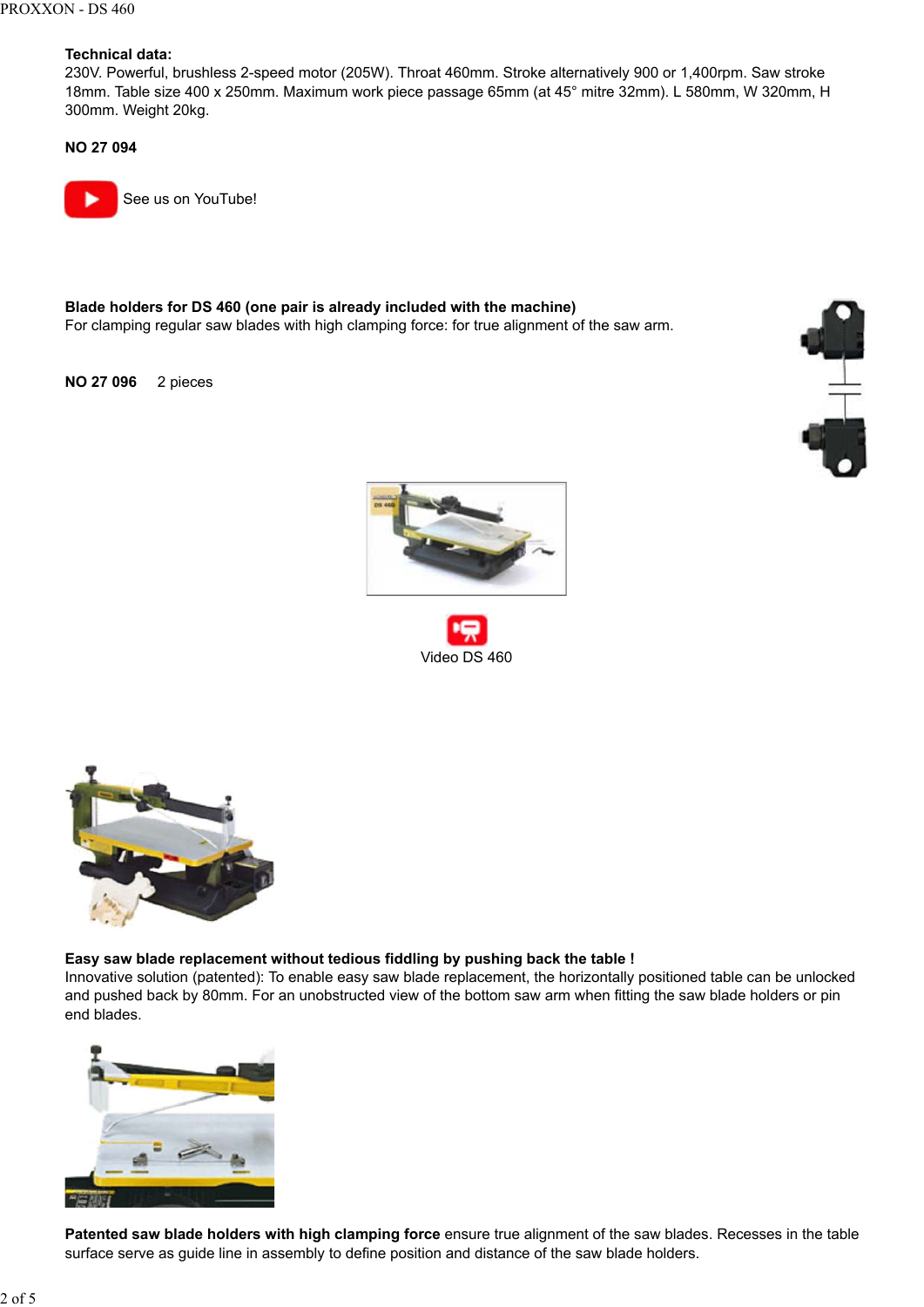

**Table angle adjustment possible from -5° to 50°.** With large dimensioned serrations at 0°, 10°, 20°, 30° and 45°. Additional fine adjustment for precise mitre and angle cuts.

#### **Note:**

When cutting extremely hard work pieces (iron), the toothing in the contact area becomes worn relatively quickly. The upper part of the blade toothing can be used by increasing the work piece support surface.



The DS 460 is equipped with a suction connection with vacuum cleaner adapter. For dust-free and clean working. We recommend our compact workshop vacuum cleaner CW-matic.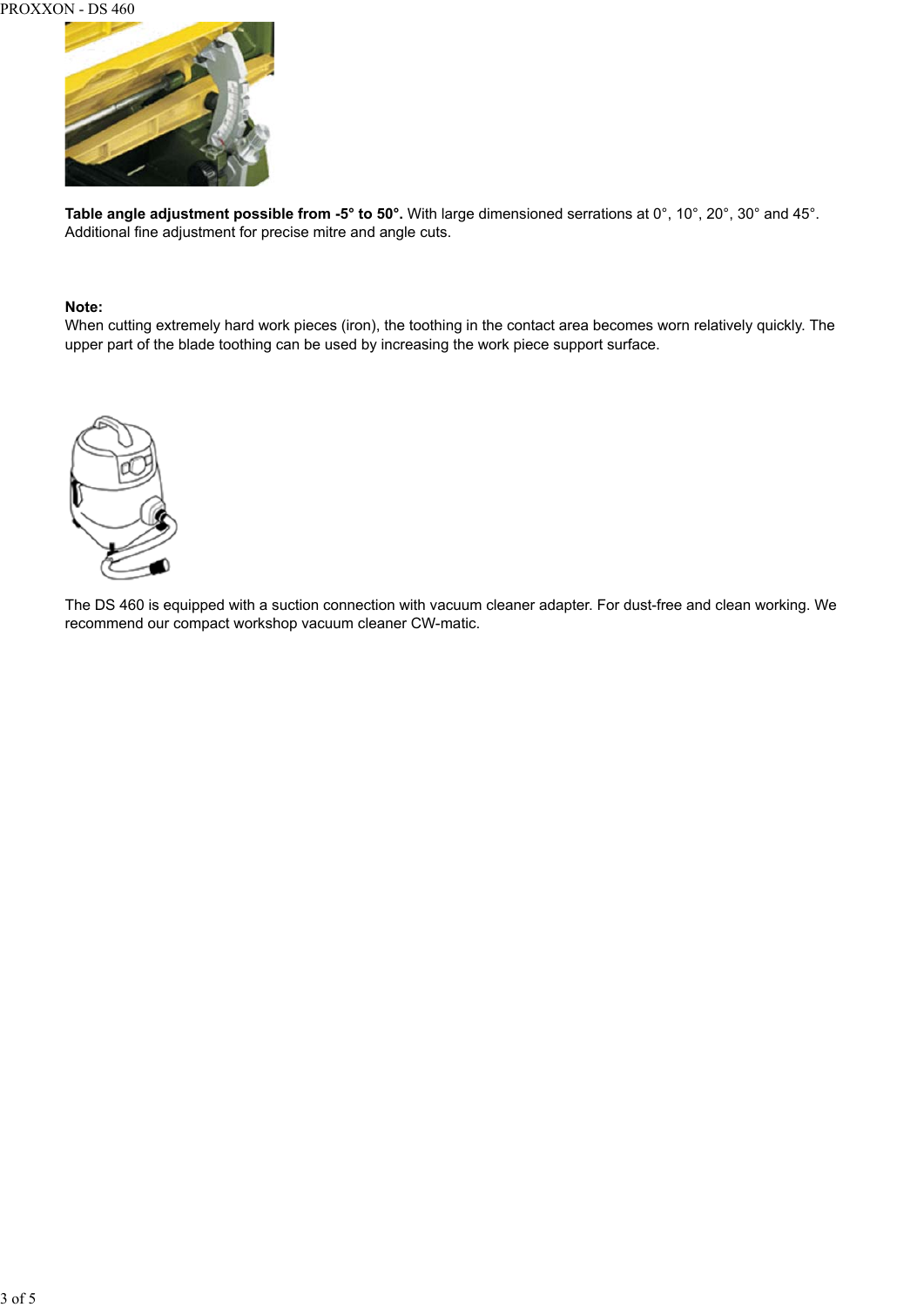**Even the best machine's performance is limited, if saw blades of mediocre quality are used! Play it safe with PROXXON quality saw blades:**

### *"Super-Cut" scroll saw blades without pins. 130mm.*

For cutting hard and soft woods, plastic, Perspex and soft non-ferrous metal.

| Coarse-toothed blades<br><b>NO 28 116</b>   | (No. 9: 14 teeth per 25mm)<br>130 x 1.5 x 0.48mm  | 12 pieces |
|---------------------------------------------|---------------------------------------------------|-----------|
| Standard-toothed blades<br><b>NO 28 117</b> | (No. 5: 17 teeth per 25mm)<br>130 x 1.2 x 0.38mm  | 12 pieces |
| Fine-toothed blades<br><b>NO 28 118</b>     | (No. 3: 20 teeth per 25 mm)<br>130 x 0.8 x 0.34mm | 12 pieces |

Hard materials such as steel and PERTINAX.

| Standard-toothed blades<br><b>NO 28 112</b>  | (No. 5: 36 teeth per 25mm)<br>$130 \times 0.85 \times 0.4$ mm | 12 pieces |
|----------------------------------------------|---------------------------------------------------------------|-----------|
| Fine-toothed blades<br><b>NO 28 113</b>      | (No. 3: 41 teeth per 25mm)<br>130 x 0.75 x 0.36mm             | 12 pieces |
| Very fine-toothed blades<br><b>NO 28 114</b> | (No. 1: 50 teeth per 25mm)<br>$130 \times 0.6 \times 0.3$ mm  | 12 pieces |

## *Spiral blade. 130mm long with plain ends (without pins).*

These blades cut all directions and obviate the turning of the workpiece (advantageous, especially with bigger workpieces). A 1.5mm hole is required. Ideal for plastic, hard and soft woods.

**NO 28 747** 1.2 mm 1.2 mm 12 pieces